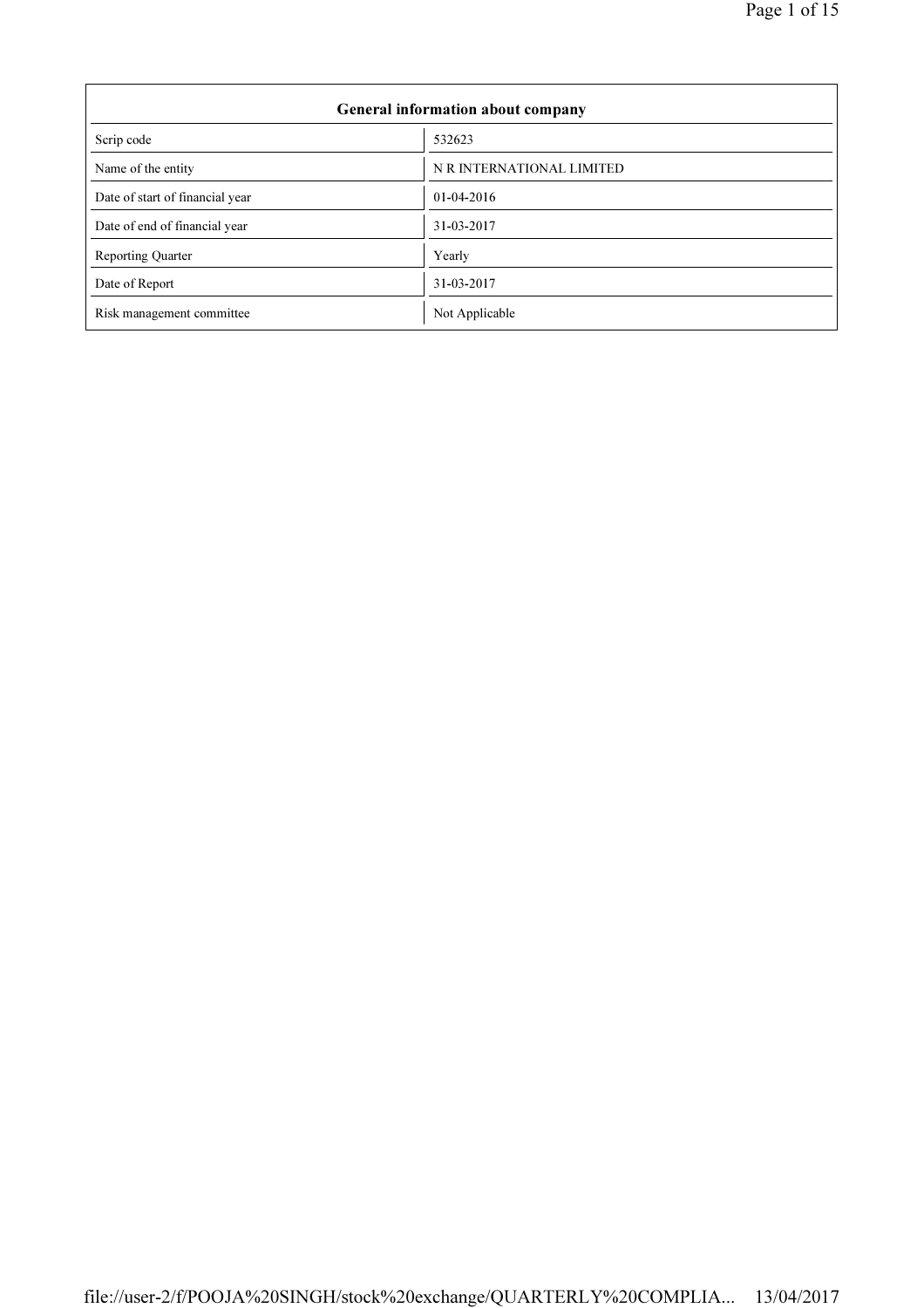| Annexure I                                                                                |  |  |  |
|-------------------------------------------------------------------------------------------|--|--|--|
| Annexure I to be submitted by listed entity on quarterly basis                            |  |  |  |
| I. Composition of Board of Directors                                                      |  |  |  |
| Disclosure of notes on composition of board of directors explanatory                      |  |  |  |
| Is there any change in information of board of directors compare to previous quarter   No |  |  |  |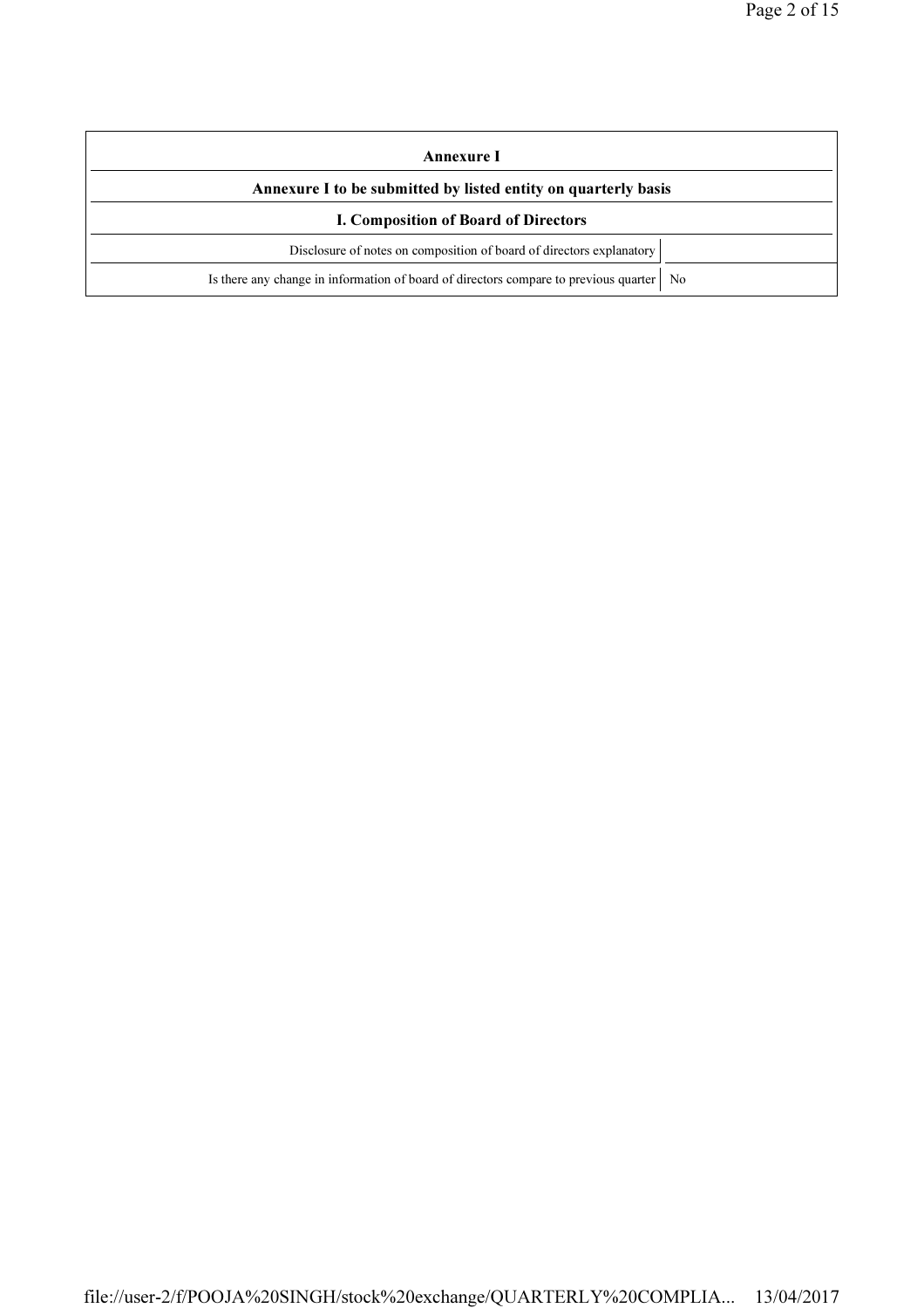| Annexure 1                                                                        |  |
|-----------------------------------------------------------------------------------|--|
| <b>II. Composition of Committees</b>                                              |  |
| Disclosure of notes on composition of committees explanatory                      |  |
| Is there any change in information of committees compare to previous quarter   No |  |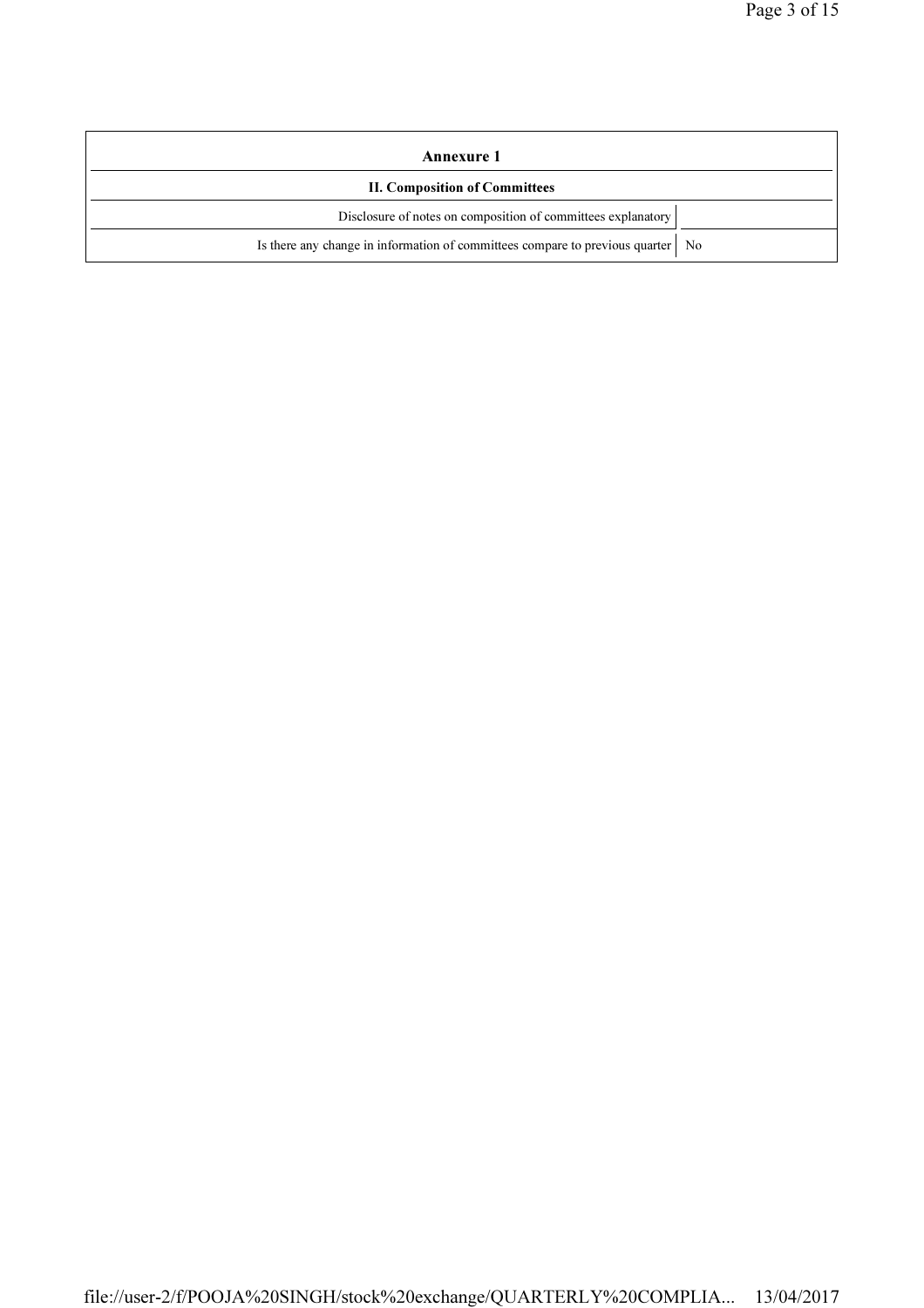|    | <b>Annexure 1</b>                                                |                                                         |                                                                |  |  |  |
|----|------------------------------------------------------------------|---------------------------------------------------------|----------------------------------------------------------------|--|--|--|
|    | <b>Annexure 1</b>                                                |                                                         |                                                                |  |  |  |
|    | <b>III. Meeting of Board of Directors</b>                        |                                                         |                                                                |  |  |  |
|    | Disclosure of notes on meeting of board of directors explanatory |                                                         |                                                                |  |  |  |
| Sr | $Date(s)$ of meeting (if any) in the<br>previous quarter         | $Date(s)$ of meeting (if any) in the<br>current quarter | Maximum gap between any two consecutive (in<br>number of days) |  |  |  |
|    | 14-11-2016                                                       |                                                         |                                                                |  |  |  |
| 2  | 26-12-2016                                                       |                                                         | 41                                                             |  |  |  |
| 3  |                                                                  | 14-02-2017                                              | 49                                                             |  |  |  |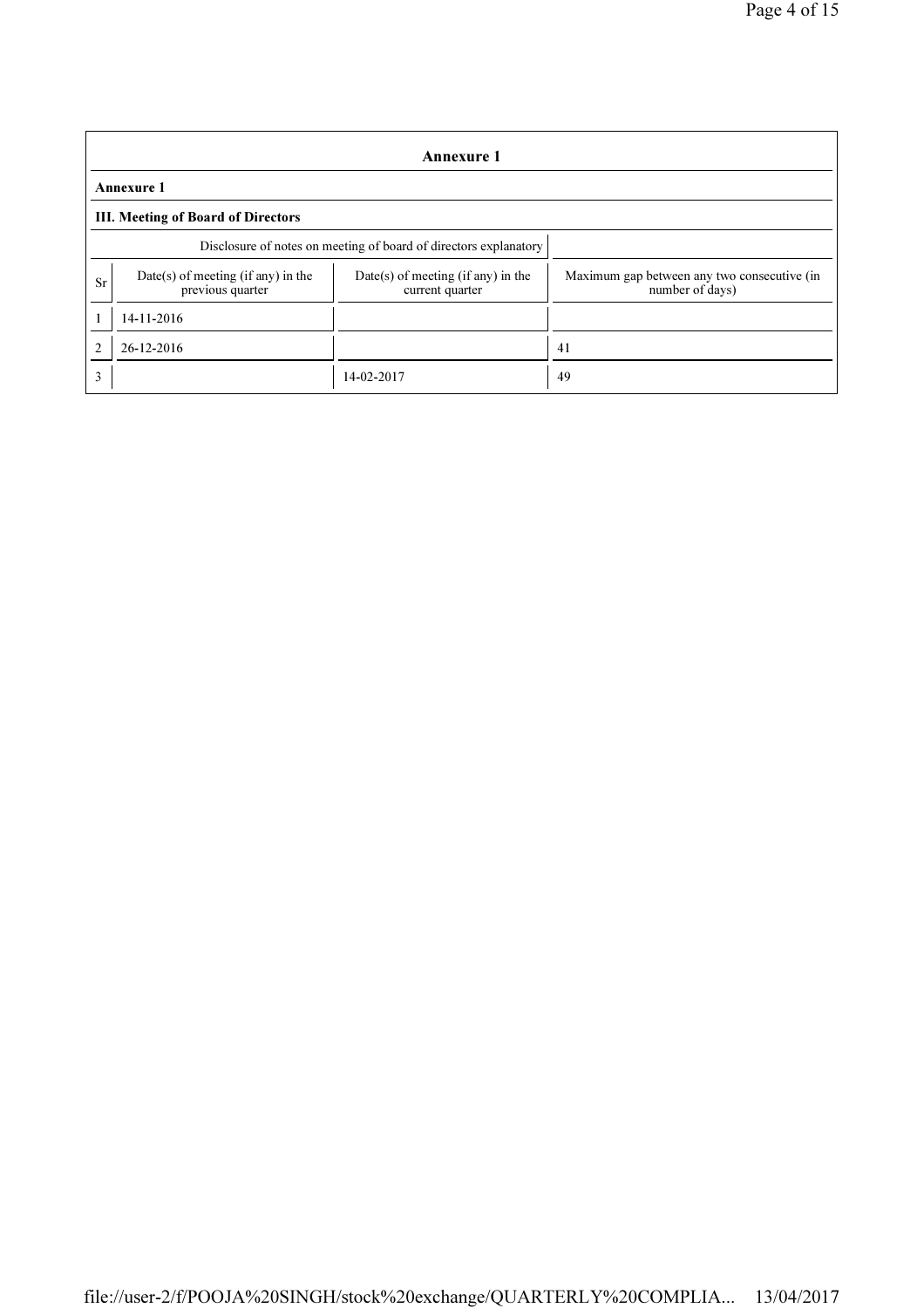|                | <b>Annexure 1</b>                                        |                                                                        |                                                     |                                           |                                                                      |                                                                                  |                               |
|----------------|----------------------------------------------------------|------------------------------------------------------------------------|-----------------------------------------------------|-------------------------------------------|----------------------------------------------------------------------|----------------------------------------------------------------------------------|-------------------------------|
|                | <b>IV. Meeting of Committees</b>                         |                                                                        |                                                     |                                           |                                                                      |                                                                                  |                               |
|                | Disclosure of notes on meeting of committees explanatory |                                                                        |                                                     |                                           |                                                                      |                                                                                  |                               |
| Sr             | Name of<br>Committee                                     | $Date(s)$ of<br>meeting of the<br>committee in the<br>relevant quarter | Whether<br>requirement of<br>Ouorum met<br>(Yes/No) | Requirement of<br>Ouorum met<br>(details) | Date(s) of<br>meeting of the<br>committee in the<br>previous quarter | Maximum gap<br>between any two<br>consecutive<br>meetings (in<br>number of days) | Name of<br>other<br>committee |
|                | Audit<br>Committee                                       | 14-02-2017                                                             | Yes                                                 | AI.<br><b>MEMBERS</b><br><b>PRESENT</b>   | $14 - 11 - 2016$                                                     | 91                                                                               |                               |
| $\overline{c}$ | <b>Stakeholders</b><br>Relationship<br>Committee         | 14-02-2017                                                             | Yes                                                 | AI.<br><b>MEMBERS</b><br><b>PRESENT</b>   | 14-11-2016                                                           |                                                                                  |                               |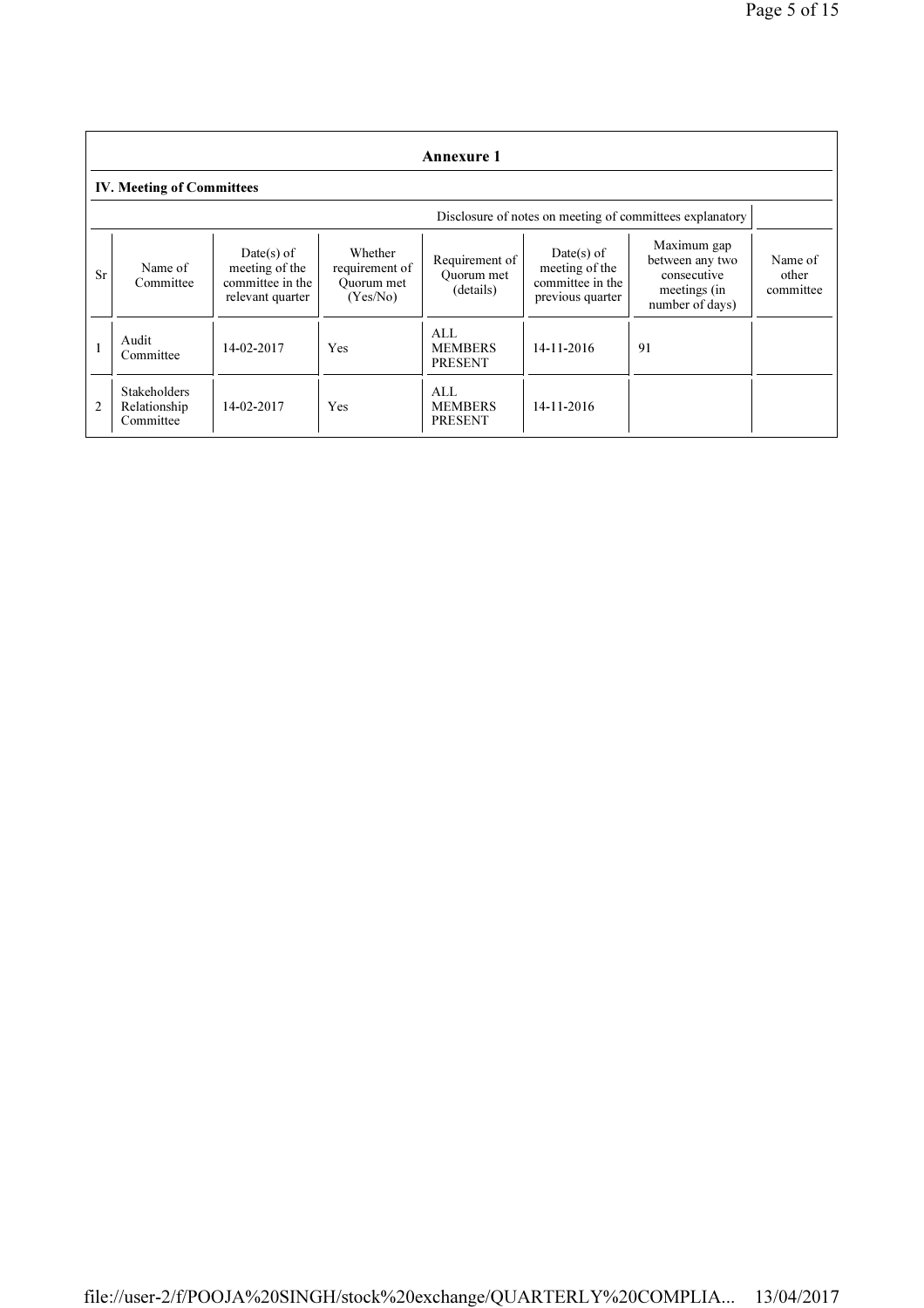|    | Annexure 1                                                                                                |                                  |                                                                    |  |  |  |
|----|-----------------------------------------------------------------------------------------------------------|----------------------------------|--------------------------------------------------------------------|--|--|--|
|    | V. Related Party Transactions                                                                             |                                  |                                                                    |  |  |  |
| Sr | Subject                                                                                                   | Compliance status<br>(Yes/No/NA) | If status is "No" details of non-<br>compliance may be given here. |  |  |  |
|    | Whether prior approval of audit committee obtained                                                        | Yes                              |                                                                    |  |  |  |
|    | Whether shareholder approval obtained for material RPT                                                    | NA                               |                                                                    |  |  |  |
| 3  | Whether details of RPT entered into pursuant to omnibus<br>approval have been reviewed by Audit Committee | Yes                              |                                                                    |  |  |  |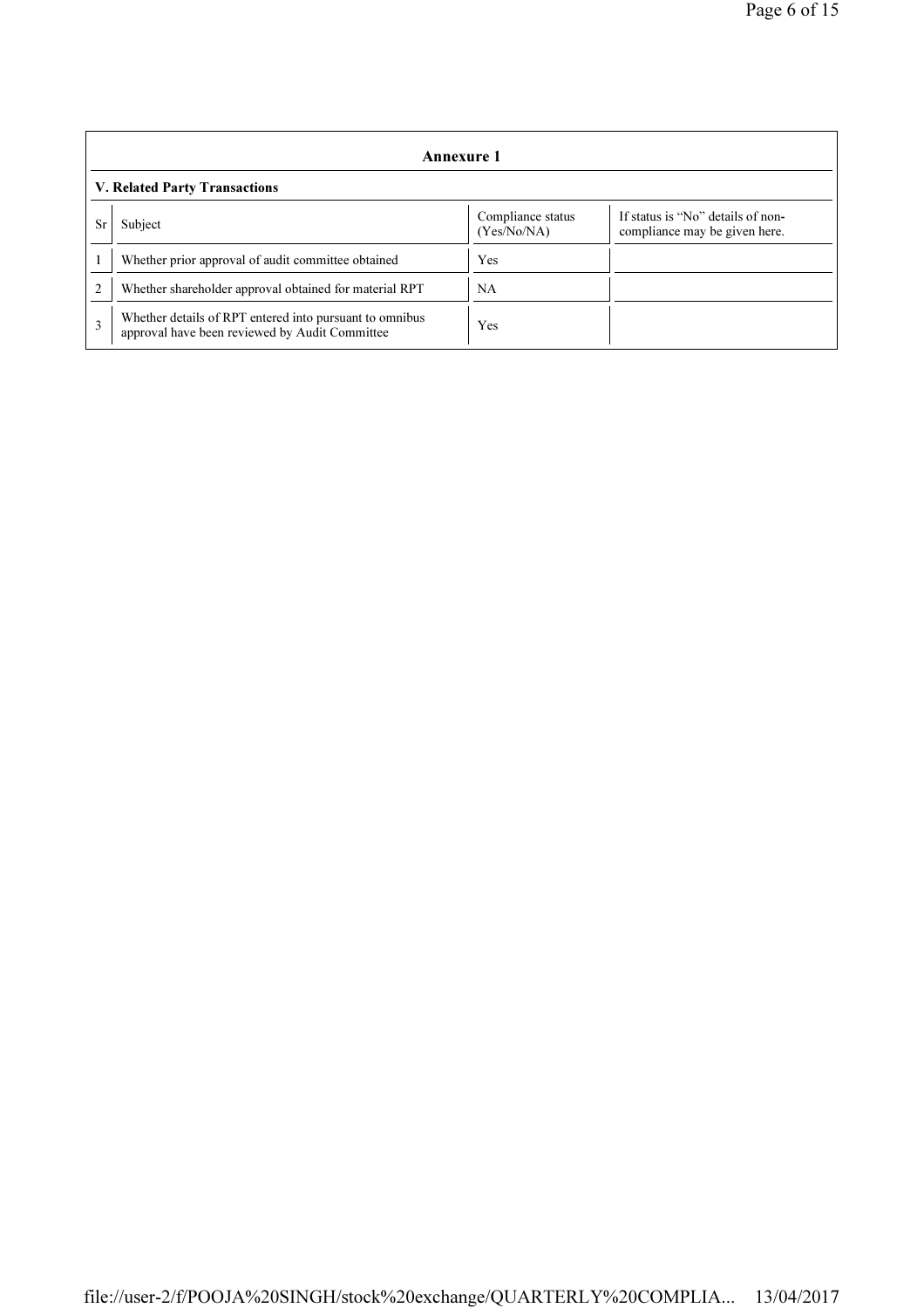|                | <b>Annexure 1</b>                                                                                                                                                                                               |                               |  |  |  |
|----------------|-----------------------------------------------------------------------------------------------------------------------------------------------------------------------------------------------------------------|-------------------------------|--|--|--|
|                | <b>VI. Affirmations</b>                                                                                                                                                                                         |                               |  |  |  |
| <b>Sr</b>      | Subject                                                                                                                                                                                                         | Compliance status<br>(Yes/No) |  |  |  |
|                | The composition of Board of Directors is in terms of SEBI (Listing obligations and disclosure requirements)<br>Regulations, 2015                                                                                | Yes                           |  |  |  |
| $\overline{2}$ | The composition of the following committees is in terms of SEBI(Listing obligations and disclosure<br>requirements) Regulations, 2015 a. Audit Committee                                                        | Yes                           |  |  |  |
| $\mathbf{3}$   | The composition of the following committees is in terms of SEBI(Listing obligations and disclosure<br>requirements) Regulations, 2015. b. Nomination & remuneration committee                                   | Yes                           |  |  |  |
| $\overline{4}$ | The composition of the following committees is in terms of SEBI(Listing obligations and disclosure<br>requirements) Regulations, 2015. c. Stakeholders relationship committee                                   | Yes                           |  |  |  |
| 5              | The composition of the following committees is in terms of SEBI(Listing obligations and disclosure<br>requirements) Regulations, 2015. d. Risk management committee (applicable to the top 100 listed entities) | NA                            |  |  |  |
| 6              | The committee members have been made aware of their powers, role and responsibilities as specified in SEBI<br>(Listing obligations and disclosure requirements) Regulations, 2015.                              | Yes                           |  |  |  |
| $\overline{7}$ | The meetings of the board of directors and the above committees have been conducted in the manner as<br>specified in SEBI (Listing obligations and disclosure requirements) Regulations, 2015.                  | Yes                           |  |  |  |
| 8              | This report and/or the report submitted in the previous quarter has been placed before Board of Directors.                                                                                                      | Yes                           |  |  |  |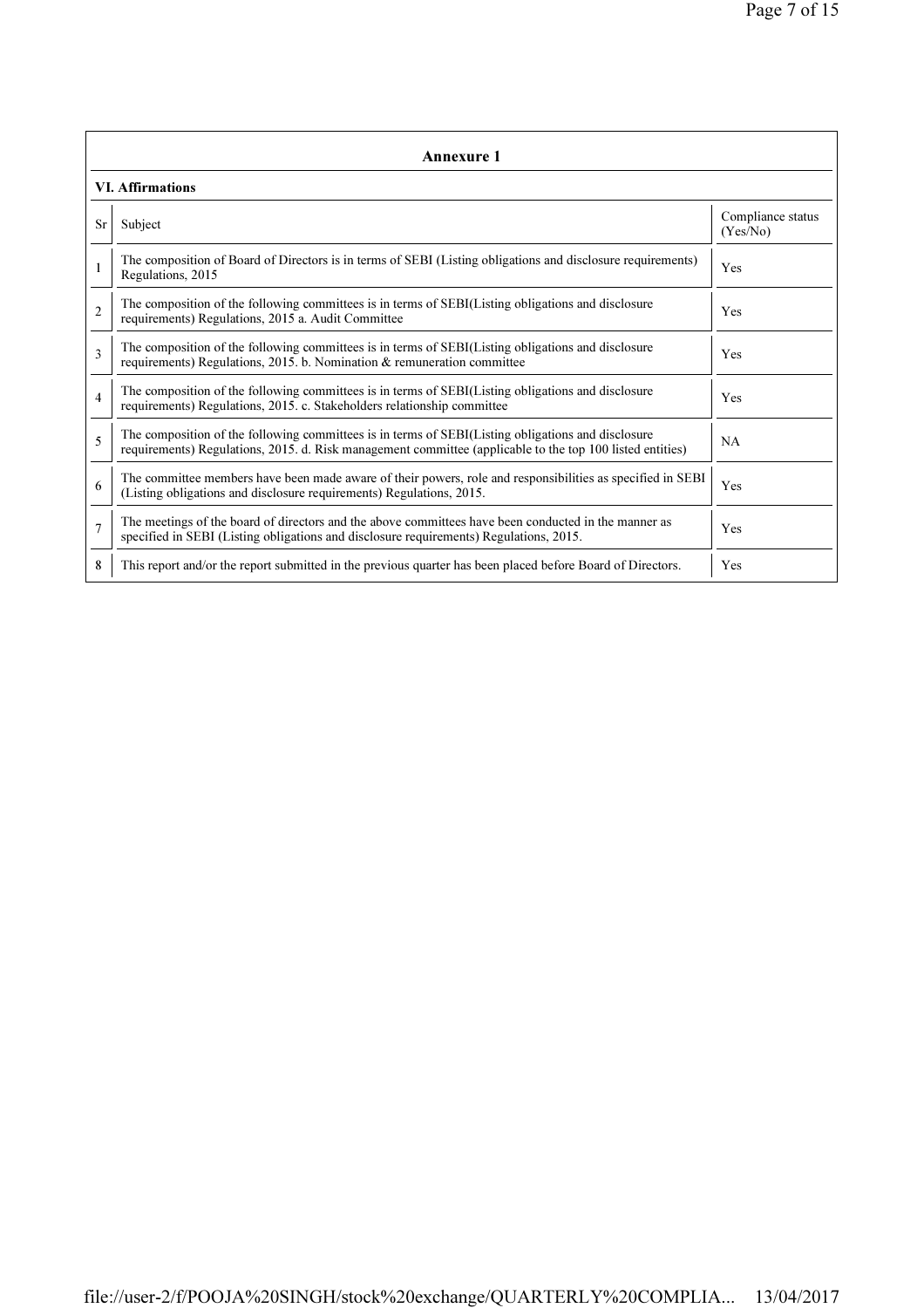|                | <b>Annexure II</b>                                                                                              |                                  |                                                                      |                                       |  |  |  |
|----------------|-----------------------------------------------------------------------------------------------------------------|----------------------------------|----------------------------------------------------------------------|---------------------------------------|--|--|--|
|                | Annexure II to be submitted by listed entity at the end of the financial year (for the whole of financial year) |                                  |                                                                      |                                       |  |  |  |
|                | I. Disclosure on website in terms of Listing Regulations                                                        |                                  |                                                                      |                                       |  |  |  |
| <b>Sr</b>      | Item                                                                                                            | Compliance status<br>(Yes/No/NA) | If status is "No" details of<br>non-compliance may be given<br>here. | Web address                           |  |  |  |
| 1              | Details of business                                                                                             | Yes                              |                                                                      | www.nrinternationalltd.in             |  |  |  |
| 2              | Terms and conditions of<br>appointment of independent<br>directors                                              | Yes                              |                                                                      | www.nrinternationalltd.in/policy.html |  |  |  |
| 3              | Composition of various committees<br>of board of directors                                                      | Yes                              |                                                                      | www.nrinternationalltd.in/dir.html    |  |  |  |
| 4              | Code of conduct of board of<br>directors and senior management<br>personnel                                     | Yes                              |                                                                      | www.nrinternationalltd.in/code.html   |  |  |  |
| 5              | Details of establishment of vigil<br>mechanism/ Whistle Blower policy                                           | Yes                              |                                                                      | www.nrinternationalltd.in/policy.html |  |  |  |
| 6              | Criteria of making payments to<br>non-executive directors                                                       | Yes                              |                                                                      | www.nrinternationalltd.in/policy.html |  |  |  |
| $\overline{7}$ | Policy on dealing with related party<br>transactions                                                            | Yes                              |                                                                      | www.nrinternationalltd.in/policy.html |  |  |  |
| 8              | Policy for determining 'material'<br>subsidiaries                                                               | NA                               |                                                                      |                                       |  |  |  |
| 9              | Details of familiarization<br>programmes imparted to<br>independent directors                                   | Yes                              |                                                                      | www.nrinternationalltd.in/policy.html |  |  |  |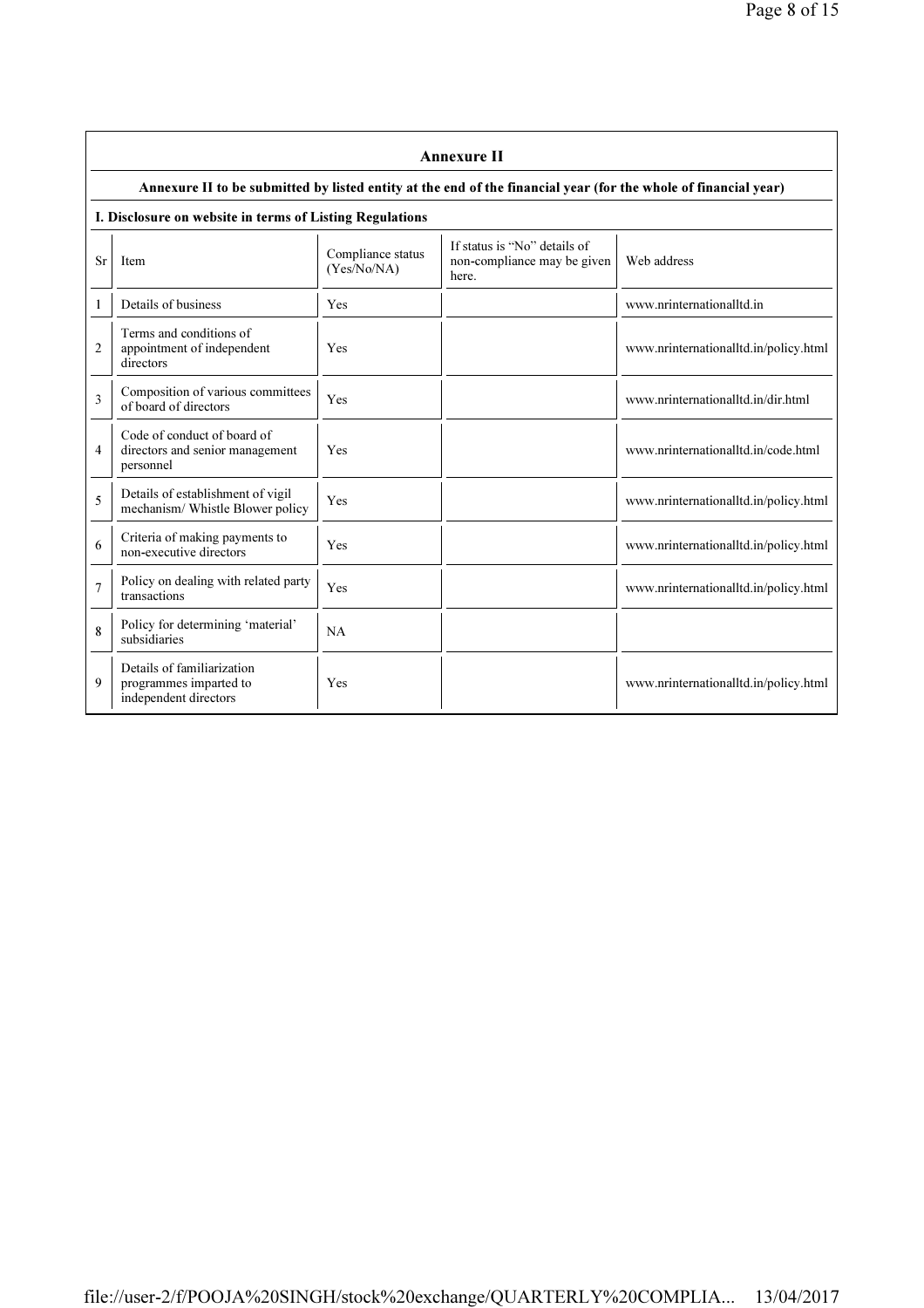|    | <b>Annexure II</b>                                                                                                                               |                                     |                                                                      |                                        |  |  |
|----|--------------------------------------------------------------------------------------------------------------------------------------------------|-------------------------------------|----------------------------------------------------------------------|----------------------------------------|--|--|
|    | Annexure II to be submitted by listed entity at the end of the financial year (for the whole of financial year)                                  |                                     |                                                                      |                                        |  |  |
|    | I. Disclosure on website in terms of Listing Regulations                                                                                         |                                     |                                                                      |                                        |  |  |
| Sr | Item                                                                                                                                             | Compliance<br>status<br>(Yes/No/NA) | If status is "No" details<br>of non-compliance may<br>be given here. | Web address                            |  |  |
| 10 | Contact information of the designated<br>officials of the listed entity who are<br>responsible for assisting and handling<br>investor grievances | Yes                                 |                                                                      | www.nrinternationalltd.in/contact.html |  |  |
| 11 | email address for grievance redressal and<br>other relevant details                                                                              | Yes                                 |                                                                      | www.nrinternationalltd.in/contact.html |  |  |
| 12 | Financial results                                                                                                                                | Yes                                 |                                                                      | www.nrinternationalltd.in/qua.html     |  |  |
| 13 | Shareholding pattern                                                                                                                             | Yes                                 |                                                                      | www.nrinternationalltd.in/sha.html     |  |  |
| 14 | Details of agreements entered into with the<br>media companies and/or their associates                                                           | NA                                  |                                                                      |                                        |  |  |
| 15 | New name and the old name of the listed<br>entity                                                                                                | NA                                  |                                                                      |                                        |  |  |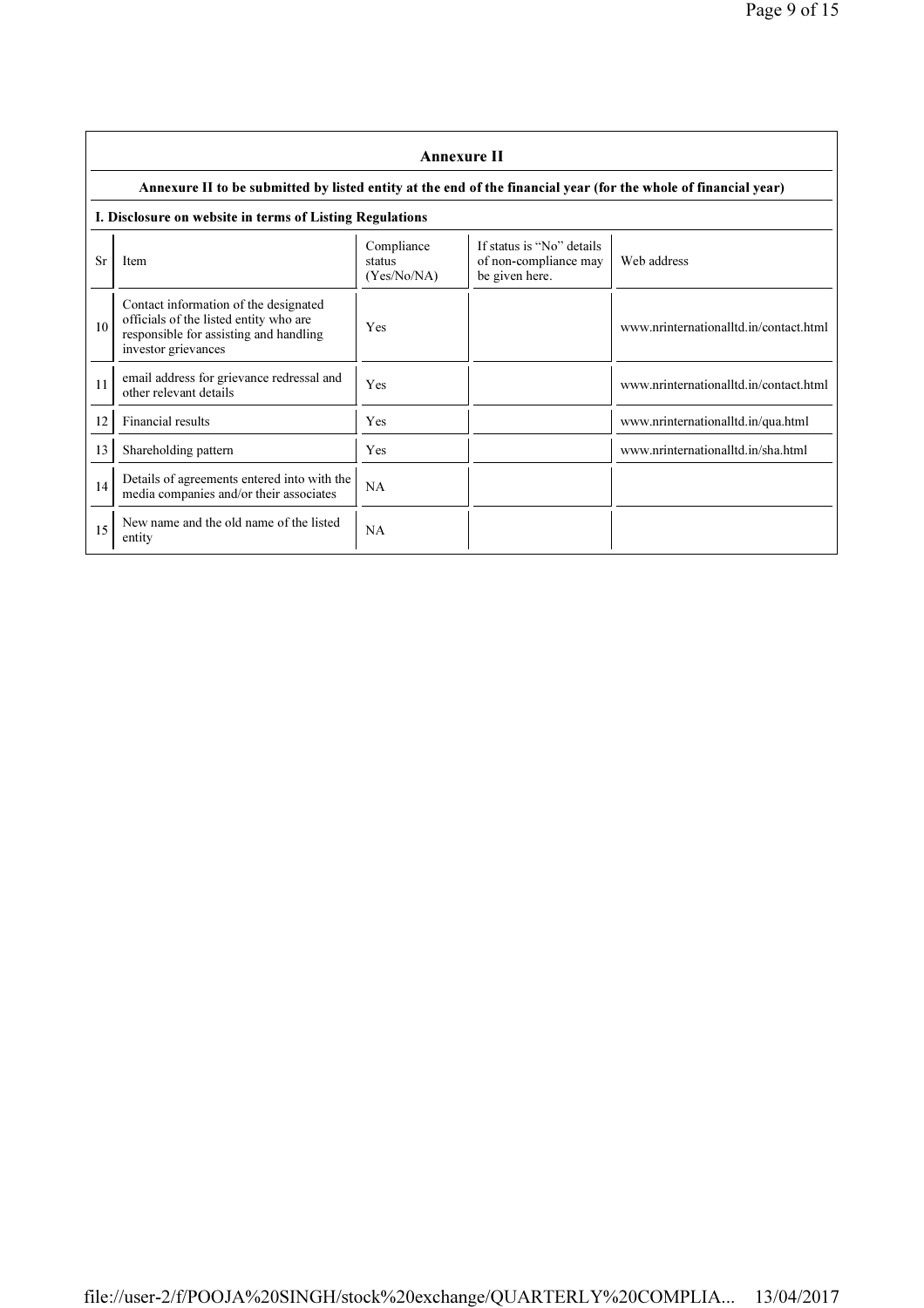|           | <b>Annexure II</b>                                                                                                   |                        |                                  |                                                                    |  |  |
|-----------|----------------------------------------------------------------------------------------------------------------------|------------------------|----------------------------------|--------------------------------------------------------------------|--|--|
|           | <b>II. Annual Affirmations</b>                                                                                       |                        |                                  |                                                                    |  |  |
| <b>Sr</b> | Particulars                                                                                                          | Regulation<br>Number   | Compliance status<br>(Yes/No/NA) | If status is "No" details of non-<br>compliance may be given here. |  |  |
| 1         | Independent director(s) have been appointed in terms of<br>specified criteria of 'independence' and/or 'eligibility' | $16(1)(b)$ & 25<br>(6) | Yes                              |                                                                    |  |  |
| 2         | Board composition                                                                                                    | 17(1)                  | Yes                              |                                                                    |  |  |
| 3         | Meeting of Board of directors                                                                                        | 17(2)                  | Yes                              |                                                                    |  |  |
| 4         | Review of Compliance Reports                                                                                         | 17(3)                  | Yes                              |                                                                    |  |  |
| 5         | Plans for orderly succession for appointments                                                                        | 17(4)                  | Yes                              |                                                                    |  |  |
| 6         | Code of Conduct                                                                                                      | 17(5)                  | Yes                              |                                                                    |  |  |
| 7         | Fees/compensation                                                                                                    | 17(6)                  | Yes                              |                                                                    |  |  |
| 8         | Minimum Information                                                                                                  | 17(7)                  | Yes                              |                                                                    |  |  |
| 9         | Compliance Certificate                                                                                               | 17(8)                  | Yes                              |                                                                    |  |  |
| 10        | Risk Assessment & Management                                                                                         | 17(9)                  | Yes                              |                                                                    |  |  |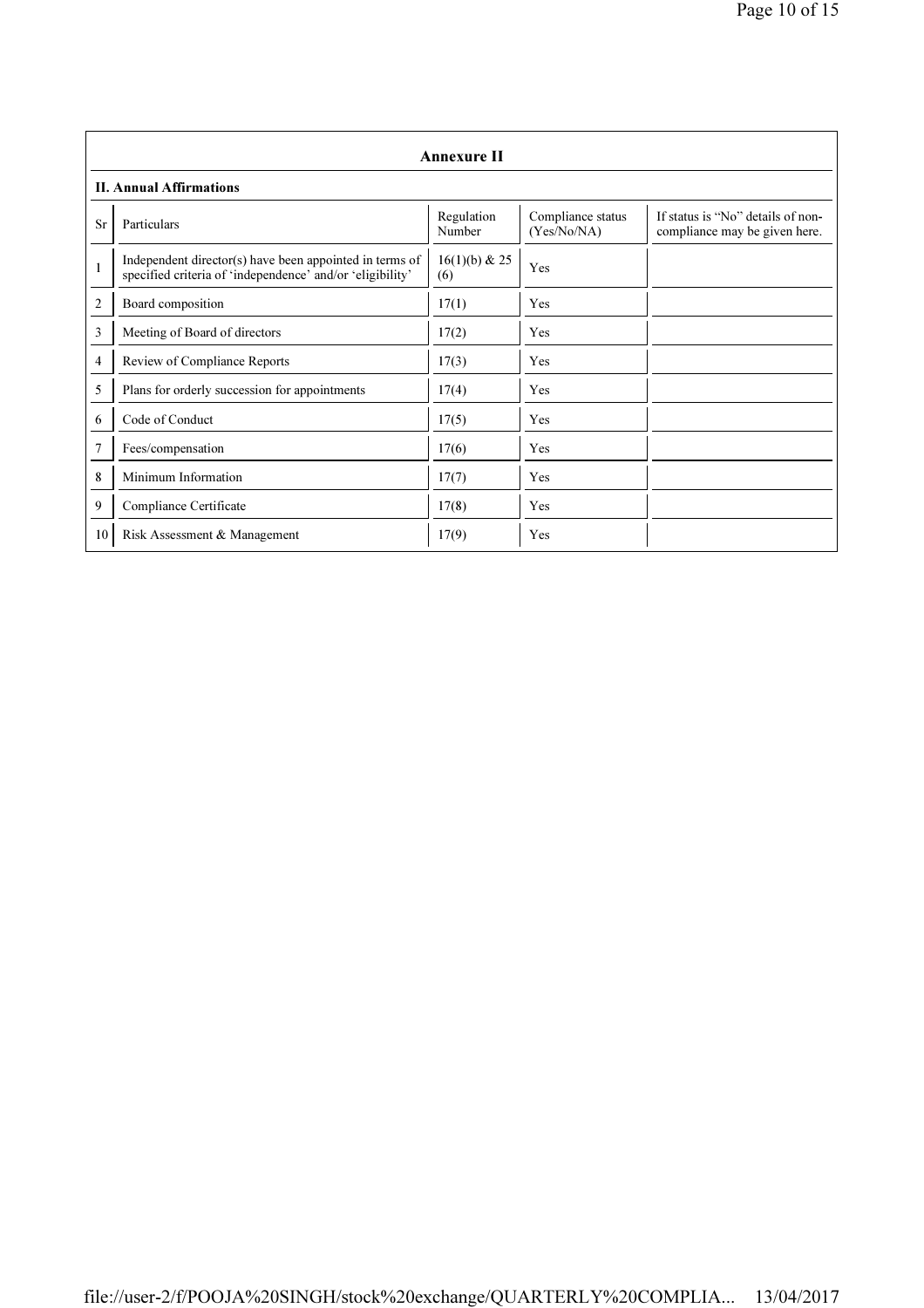|    | <b>Annexure II</b>                                                                 |                                 |                                  |                                                                    |  |  |
|----|------------------------------------------------------------------------------------|---------------------------------|----------------------------------|--------------------------------------------------------------------|--|--|
|    | <b>II. Annual Affirmations</b>                                                     |                                 |                                  |                                                                    |  |  |
| Sr | Particulars                                                                        | Regulation<br>Number            | Compliance status<br>(Yes/No/NA) | If status is "No" details of non-<br>compliance may be given here. |  |  |
| 11 | Performance Evaluation of Independent<br><b>Directors</b>                          | 17(10)                          | Yes                              |                                                                    |  |  |
| 12 | Composition of Audit Committee                                                     | 18(1)                           | Yes                              |                                                                    |  |  |
| 13 | Meeting of Audit Committee                                                         | 18(2)                           | Yes                              |                                                                    |  |  |
| 14 | Composition of nomination $&$ remuneration<br>committee                            | 19(1) & (2)                     | Yes                              |                                                                    |  |  |
| 15 | Composition of Stakeholder Relationship<br>Committee                               | 20(1) & (2)                     | Yes                              |                                                                    |  |  |
| 16 | Composition and role of risk management<br>committee                               | 21(1), (2), (3), (4)            | NA                               |                                                                    |  |  |
| 17 | Vigil Mechanism                                                                    | 22                              | Yes                              |                                                                    |  |  |
| 18 | Policy for related party Transaction                                               | 23(1), (5), (6), (7)<br>$\&(8)$ | Yes                              |                                                                    |  |  |
| 19 | Prior or Omnibus approval of Audit<br>Committee for all related party transactions | 23(2), (3)                      | Yes                              |                                                                    |  |  |
| 20 | Approval for material related party<br>transactions                                | 23(4)                           | Yes                              |                                                                    |  |  |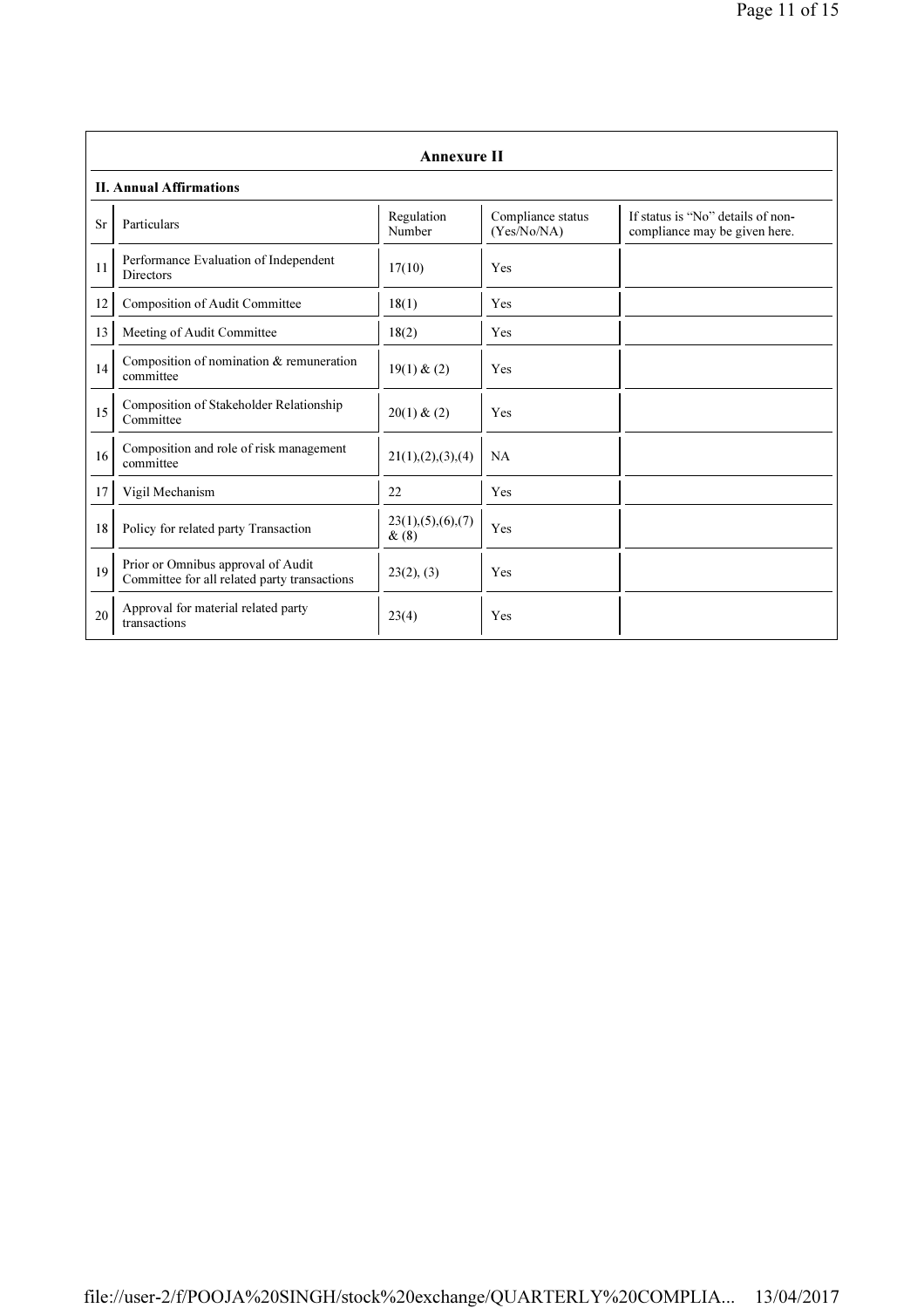|    | <b>Annexure II</b>                                                                                                      |                             |                                  |                                                                    |  |
|----|-------------------------------------------------------------------------------------------------------------------------|-----------------------------|----------------------------------|--------------------------------------------------------------------|--|
|    | <b>II. Annual Affirmations</b>                                                                                          |                             |                                  |                                                                    |  |
| Sr | Particulars                                                                                                             | Regulation<br>Number        | Compliance status<br>(Yes/No/NA) | If status is "No" details of non-<br>compliance may be given here. |  |
| 21 | Composition of Board of Directors of unlisted material<br>Subsidiary                                                    | 24(1)                       | <b>NA</b>                        |                                                                    |  |
| 22 | Other Corporate Governance requirements with respect<br>to subsidiary of listed entity                                  | 24(2),(3),(4),<br>(5) & (6) | <b>NA</b>                        |                                                                    |  |
| 23 | Maximum Directorship & Tenure                                                                                           | 25(1) & (2)                 | Yes                              |                                                                    |  |
| 24 | Meeting of independent directors                                                                                        | 25(3) & (4)                 | Yes                              |                                                                    |  |
| 25 | Familiarization of independent directors                                                                                | 25(7)                       | Yes                              |                                                                    |  |
| 26 | Memberships in Committees                                                                                               | 26(1)                       | Yes                              |                                                                    |  |
| 27 | Affirmation with compliance to code of conduct from<br>members of Board of Directors and Senior management<br>personnel | 26(3)                       | Yes                              |                                                                    |  |
| 28 | Disclosure of Shareholding by Non-Executive Directors                                                                   | 26(4)                       | Yes                              |                                                                    |  |
| 29 | Policy with respect to Obligations of directors and<br>senior management                                                | $26(2)$ & $26(5)$           | Yes                              |                                                                    |  |
|    | Any other information to be provided - Add Notes                                                                        |                             |                                  |                                                                    |  |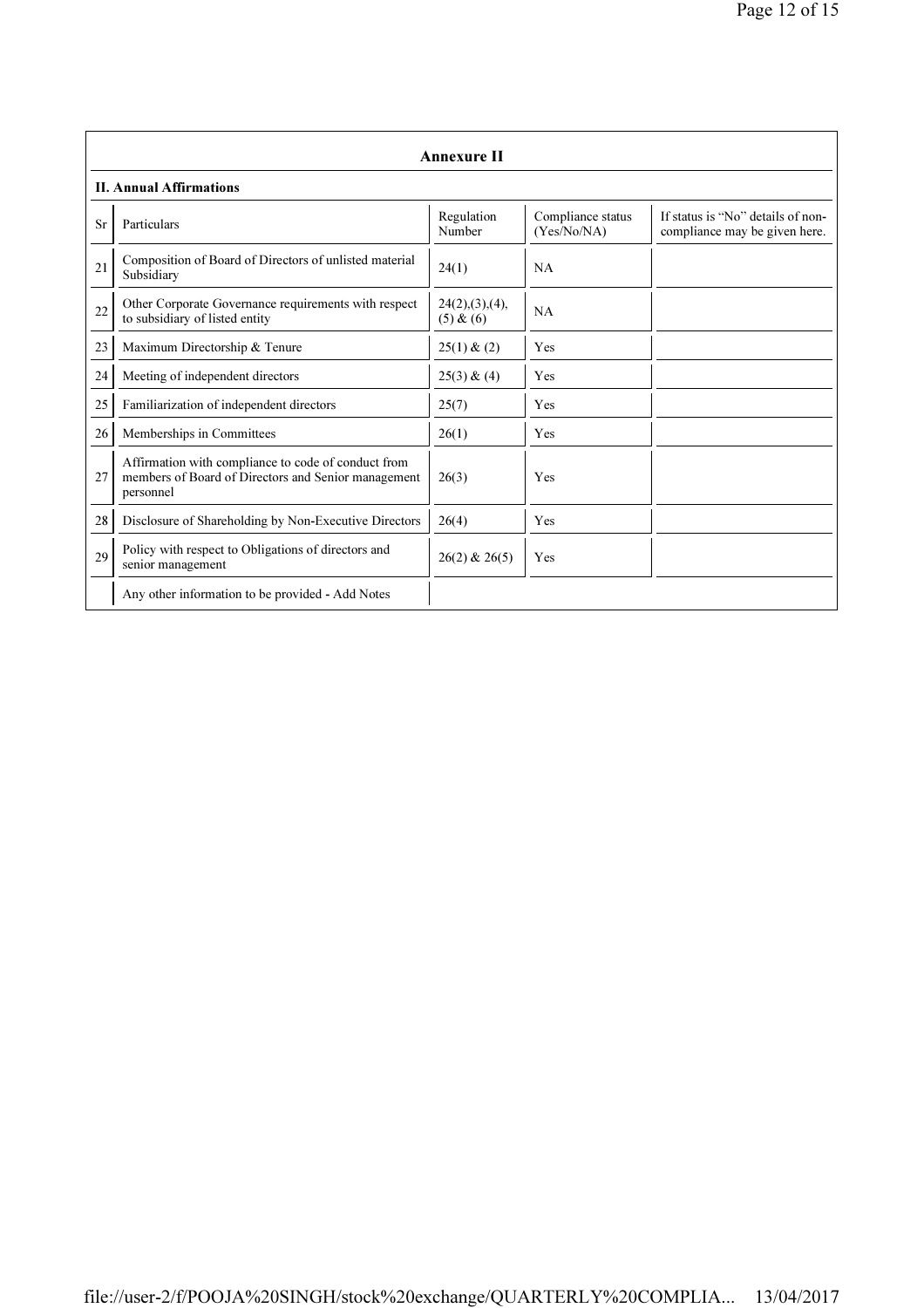| Annexure II              |                                                                                                                                                                       |                                         |  |
|--------------------------|-----------------------------------------------------------------------------------------------------------------------------------------------------------------------|-----------------------------------------|--|
| <b>III.</b> Affirmations |                                                                                                                                                                       |                                         |  |
|                          | <b>Particulars</b>                                                                                                                                                    | <b>Compliance status</b><br>(Yes/No/NA) |  |
|                          | The Listed Entity has approved Material Subsidiary Policy and the Corporate Governance<br>requirements with respect to subsidiary of Listed Entity have been complied | <b>NA</b>                               |  |
|                          | Any other information to be provided                                                                                                                                  |                                         |  |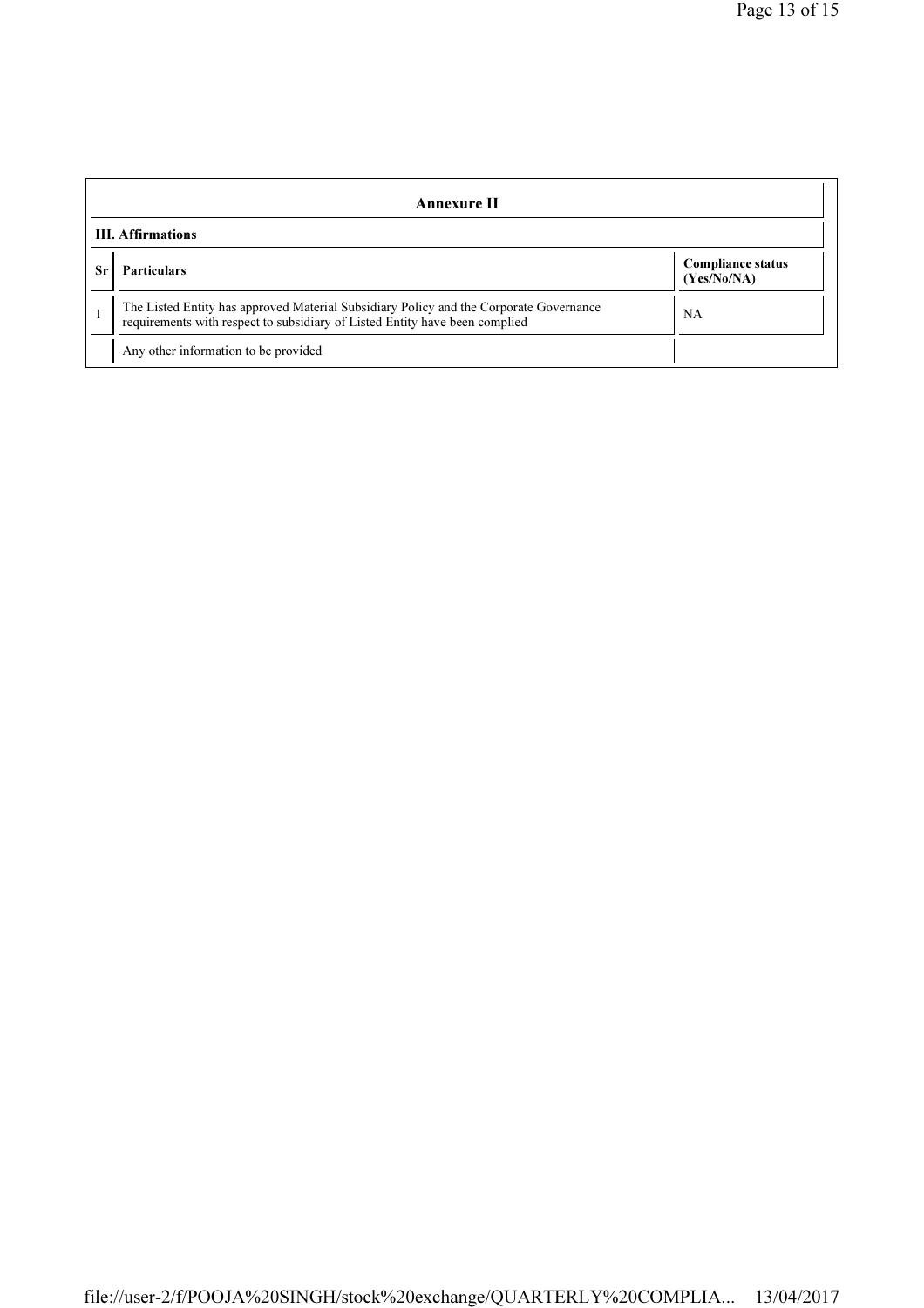| <b>Signatory Details</b> |                   |  |
|--------------------------|-------------------|--|
| Name of signatory        | POOJA SINGH       |  |
| Designation of person    | Company Secretary |  |
| Place                    | <b>KOLKATA</b>    |  |
| Date                     | 13-04-2017        |  |